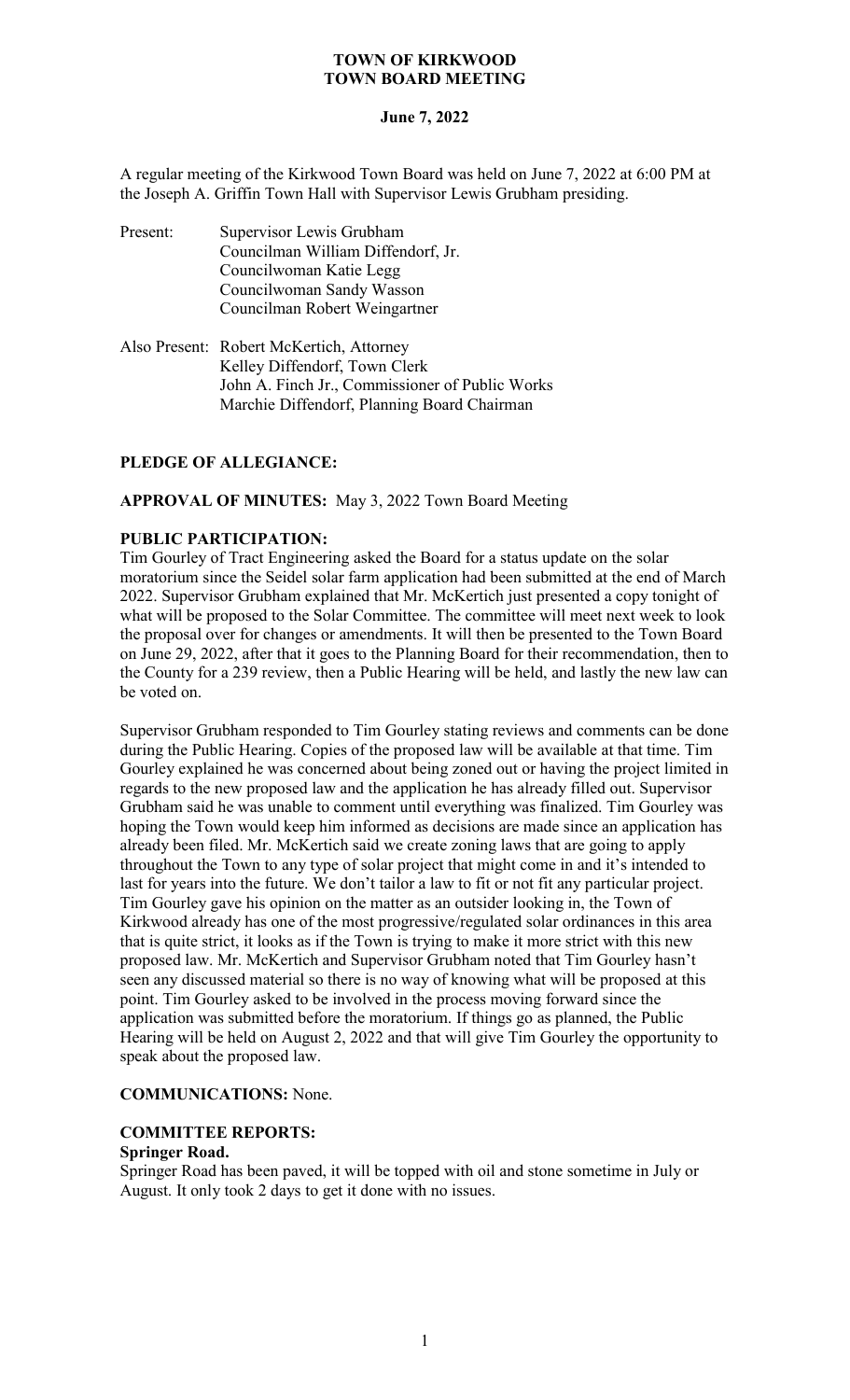#### **June 7, 2022**

## **Ponding at NYSEG site near Route 11.**

This past spring and winter water started ponding at the NYSEG site near Route 11. The pipe that goes under Grosset Drive has partially collapsed. Quotes will be coming in to find out how much it will cost to correct that. This is a project that will have to be looked at in the future. The problem is not from the beavers plugging it up. There are some areas that need to be ditched. It appears the water is getting trapped in there. The water goes under Route 11 and then between the golf course and water treatment plant then to the river. The water also runs along the road into the water plant. According to the DEC the area is not a wetland. John Finch is checking with the Army Corps of Engineers to find out if some of the area is on their maps. If so, then the Town needs to proceed differently.

#### **OLD BUSINESS:**

Councilman Diffendorf moved to adopt resolution authorizing the Supervisor to enter into an agreement with the Police Athletic League (PAL) for the 2022 Summer Camp Program, in accordance with the attached agreement. Councilwoman Wasson seconded.

| Roll Call Vote: | Councilman Diffendorf  | - yes |
|-----------------|------------------------|-------|
|                 | Councilwoman Wasson    | - yes |
|                 | Councilwoman Legg      | - yes |
|                 | Councilman Weingartner | - yes |
|                 | Supervisor Grubham     | - yes |
|                 |                        |       |

#### MOTION CARRIED.

96:22 ACHIEVE Summer Camp Agreement

95:22 PAL.

Summer Camp Agreement

| Councilwoman Wasson moved to adopt resolution authorizing the Supervisor to enter into |  |  |  |  |
|----------------------------------------------------------------------------------------|--|--|--|--|
| an agreement with ACHIEVE for the 2022 Summer Camp Program, in accordance with         |  |  |  |  |
| the attached agreement. Council woman Legg seconded.                                   |  |  |  |  |
| $R_0$ ll $C_2$ ll Vote: $C_0$ uncilman Diffendorf - ves                                |  |  |  |  |

| Roll Call Vote: | Councilman Diffendorf  | - yes |
|-----------------|------------------------|-------|
|                 | Councilwoman Wasson    | - yes |
|                 | Councilwoman Legg      | - yes |
|                 | Councilman Weingartner | - yes |
|                 | Supervisor Grubham     | - yes |
|                 |                        |       |

#### MOTION CARRIED.

97:22 Additions to Upper Court Street Sewer Project

Councilwoman Legg moved to adopt resolution authorizing the design and procurement of drawings and easements needed to advance the Upper Court Street Sanitary Sewer Replacement Project, in the amount not to exceed \$ 4,400.00. Councilman Weingartner seconded.

**Discussion.** A new easement is needed to get through the Subway plaza parking lot, the water line needs to be hooked up to Barlow Road. This will get the water line off the top of the sewer line that needs repair. That water line will feed the truck stop, the empty Gorick lot, and Clement's Tire.

| Roll Call Vote: | Councilman Diffendorf  | - yes |
|-----------------|------------------------|-------|
|                 | Councilwoman Wasson    | - yes |
|                 | Councilwoman Legg      | - yes |
|                 | Councilman Weingartner | - yes |
|                 | Supervisor Grubham     | - yes |
|                 |                        |       |

#### MOTION CARRIED.

98:22 Eliminating Town Justice Position

Councilman Weingartner moved to adopt resolution eliminating a Town Justice Position Reducing the Number of Town Justices, in accordance with the attached resolution. Councilman Diffendorf seconded.

| Roll Call Vote: | Councilman Diffendorf  | - yes |
|-----------------|------------------------|-------|
|                 | Councilwoman Wasson    | - yes |
|                 | Councilwoman Legg      | - yes |
|                 | Councilman Weingartner | - yes |
|                 | Supervisor Grubham     | - yes |
|                 |                        |       |

#### MOTION CARRIED.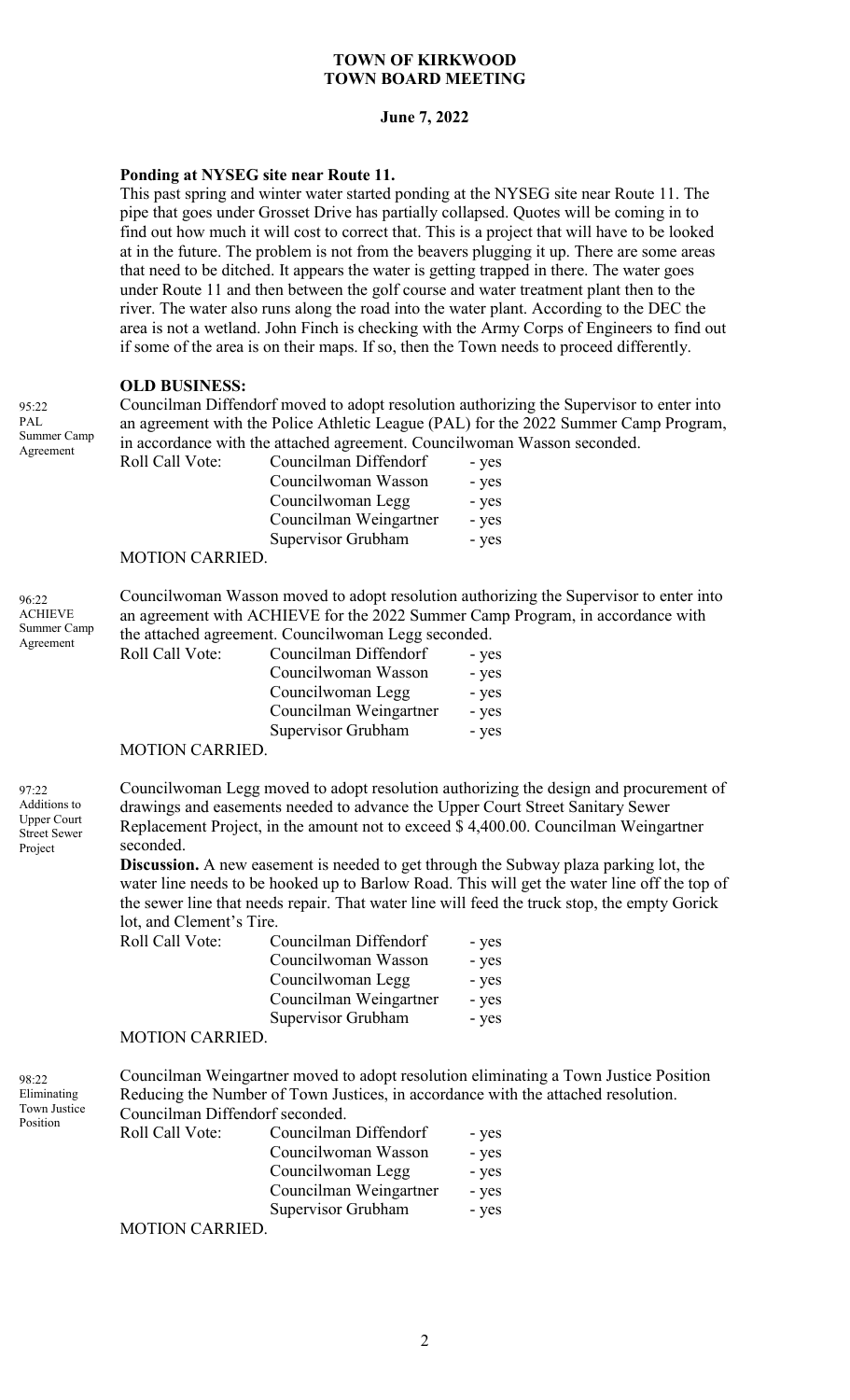# **June 7, 2022**

Councilman Diffendorf moved to adopt resolution authorizing York's Landscape Service to repair the Veterans Memorial at Veterans River Park, at a cost not to exceed \$4,575.00, in accordance with the attached quote. Councilwoman Wasson seconded.<br>Roll Call Vote: Councilman Diffendorf Roll Call Vote<sup>-</sup>

| Call Vote:                           | Councuman Diffendorf   | - yes |
|--------------------------------------|------------------------|-------|
|                                      | Councilwoman Wasson    | - yes |
|                                      | Councilwoman Legg      | - yes |
|                                      | Councilman Weingartner | - yes |
|                                      | Supervisor Grubham     | - yes |
| $\Gamma$ I $\cap$ ni $\cap$ a ddie D |                        |       |

#### MOTION CARRIED.

Councilwoman Wasson moved to adopt resolution ratifying a resolution authorizing Chad Moran to attend Southern Tier Home Builders and Remodelers Association training on June 1-2, 2022 at Tioga Downs Conference Center at a cost not to exceed \$120.00. Councilwoman Legg seconded.

| Roll Call Vote:                      | Councilman Diffendorf  | - yes |
|--------------------------------------|------------------------|-------|
|                                      | Councilwoman Wasson    | - yes |
|                                      | Councilwoman Legg      | - yes |
|                                      | Councilman Weingartner | - yes |
|                                      | Supervisor Grubham     | - yes |
| $\lambda$ (otion of $\lambda$ prince |                        |       |

# MOTION CARRIED.

Councilwoman Legg moved to adopt resolution authorizing Pump Service and Supply of Troy, Inc., to repair one HOMA AMX644-280/29P/C-FM Electric Sub Pump at the Main Sewer Station, at a cost not to exceed \$4,599.50, in accordance with the attached quote. Councilman Weingartner seconded.

| Roll Call Vote: | Councilman Diffendorf  | - yes |
|-----------------|------------------------|-------|
|                 | Councilwoman Wasson    | - yes |
|                 | Councilwoman Legg      | - yes |
|                 | Councilman Weingartner | - yes |
|                 | Supervisor Grubham     | - yes |

MOTION CARRIED.

#### **NEW BUSINESS:**

**Discussion.** Councilman Weingartner told the Board that he is an employee of the Dick's Distribution Center in Conklin, NY. Ms. Sybille Raymond, a member of the LEADS management team at Dick's purchased a large quantity of soccer equipment and asked Councilman Weingartner if he knew of a group that could use the equipment. He suggested the Town of Kirkwood Youth Program, in which Ms. Sybille Raymond agreed. It's all brand new and quality equipment that will be greatly appreciated.

Councilman Weingartner moved to adopt resolution graciously accepting a donation from Ms. Sybille Raymond to the Town of Kirkwood Youth Program regarding new soccer equipment including: 18 pairs of assorted sized soccer cleats, 20 pairs of knee high soccer socks, 30 pairs of youth sized soccer shin guards, and 15 sprinkle cans of Dr. Scholl's foot powder. Councilman Diffendorf seconded.

| Roll Call Vote:                      | Councilman Diffendorf  | - yes |
|--------------------------------------|------------------------|-------|
|                                      | Councilwoman Wasson    | - yes |
|                                      | Councilwoman Legg      | - yes |
|                                      | Councilman Weingartner | - yes |
|                                      | Supervisor Grubham     | - yes |
| $\lambda$ (otion of $\lambda$ prince |                        |       |

MOTION CARRIED.

99:22 Repair of Veterans Memorial at VR Park

100:22 Education C.Moran Code

 $101.22$ Sub Pump Repair at Main Sewer Station

102:22 Soccer Equipment Donation